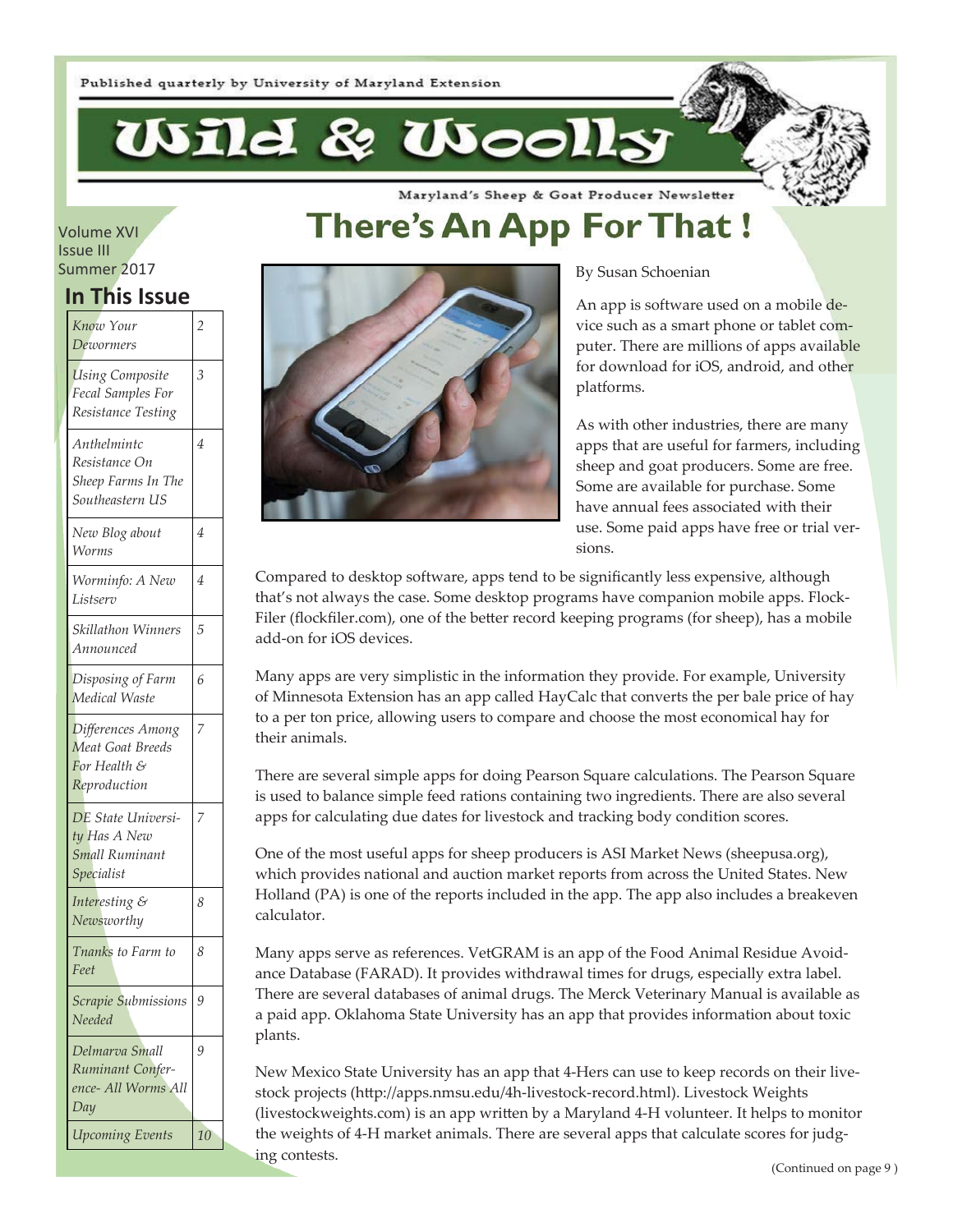### **Know Your Dewormers**

#### By Susan Schoenian

Anthelmintic is the fancy term for dewormer or antiparasitic drug. An anthelmintic kills or expels worms. Worms have developed varying degrees of resistance to all dewormers and dewormer "chemical" classes.

While there are many dewormers commercially available to sheep and goat producers, all fall into three classes: 1) benzimidazoles; 2) macrocylic lactones; and 3) nicotinic agonists. Drugs in the same class have similar chemistries and modes of action. When resistance develops to one drug in the class, there is cross-resistance to the others.

The benzimidazole (BZ) class includes fenbendazole (SafeGuard®), albendazole (Valbazen®), and oxfendazole (Synanthic®). Benzimidazoles have a broad spectrum of activity, being effective against adult and immature worms (L4s), as well as hypobiotic larvae (and lungworms). They are the only class with efficacy against tapeworms, though Valbazen® is the only drug labeled for this use in small ruminants.

Valbazen® also kills adult liver flukes. SafeGuard® is the drug of choice for the meningeal (deer, brain) worm. The benzimidazoles have a wide margin of safe $t_y$ , but Valbazen® should not be given during the first 30 days of pregnancy. Resistance tends to be highest in the BZ group, with 100% of farms tested in last year's Let's Grow project having BZ resistance.

The macrocylic lactone (ML) group includes two subgroups: 1) avermectins; and 2) milbimycins. The avermectins include ivermectin (Ivomec®), doramectin

(Dectomax®), and eprinomectin (Eprinex®). Moxidectin  $(Cy \cdot e)$  is the only milbimycin.

Similar to the benzimidazoles, the MLs have a broad spectrum of activity and wide margin of safety. They have two notable distinctions. They have efficacy against external parasites. Ivomec® is specifically labeled for the control of nasal bots (bot flies). They have persistent activity, maintaining some efficacy after administration.

Resistance tends to be high among the avermectins, with 100% of farms tested in last year's Let's Grow project having ivermectin resistance. Cydectin® is still effective on many farms. Cydectin® will initially kill ivermectinresistant worms, but resistance to Cydectin© will develop quickly (if overused) due to its similarity to ivermectin.

The avermectins have greater efficacy against external parasites, whereas the milbimycins have greater efficacy against internal parasites.

The nicotinic agonist group includes two sub-groups: imidazothiazoles and tetrahydropyrimidines. Levamisole (Prohibit®, Leva-Med®) is the only drug in the first group. The latter group includes morantel tartrate (Rumatel®) and pyrantel (Strongid®). Rumatel is a feed pellet. Its unique distinction is its zero withdrawal period for milk.

Levamisole has limited efficacy against larvae, including hypobiotic larvae. Levamisole also has the narrowest margin of safety, at 3x the labeled dose (for sheep). However, levamisole is usually the most effective anthelmintic.

|                                        | 2                                   |                                     |                         | 3                            |
|----------------------------------------|-------------------------------------|-------------------------------------|-------------------------|------------------------------|
|                                        | Macrocylic lactones                 |                                     | Nicotinic agonists      |                              |
| <b>Benzimidazoles</b>                  | Avermectins                         | Milbimycins                         | Imidazothiazoles        | Tetrahydropyrimidines        |
| Fenbendazole<br>SafeGuard <sup>®</sup> | <b>Ivermectin</b><br><b>Ivomec®</b> | Moxidectin<br>Cydectin <sup>®</sup> | Levamisole<br>Prohibit® | Mortantel<br><b>Rumatel®</b> |
| Albendazole<br>Valbazen®               | Doramectin<br>Dectomax®             | Quest <sup>®</sup>                  | Leva-Med $\mathbb R$    | Pyrantel<br>Strongid®        |
| Oxfendazole<br>Synanthic <sup>®</sup>  | Eprinomectin<br>Eprinex®            |                                     |                         |                              |

(Continued on page 3)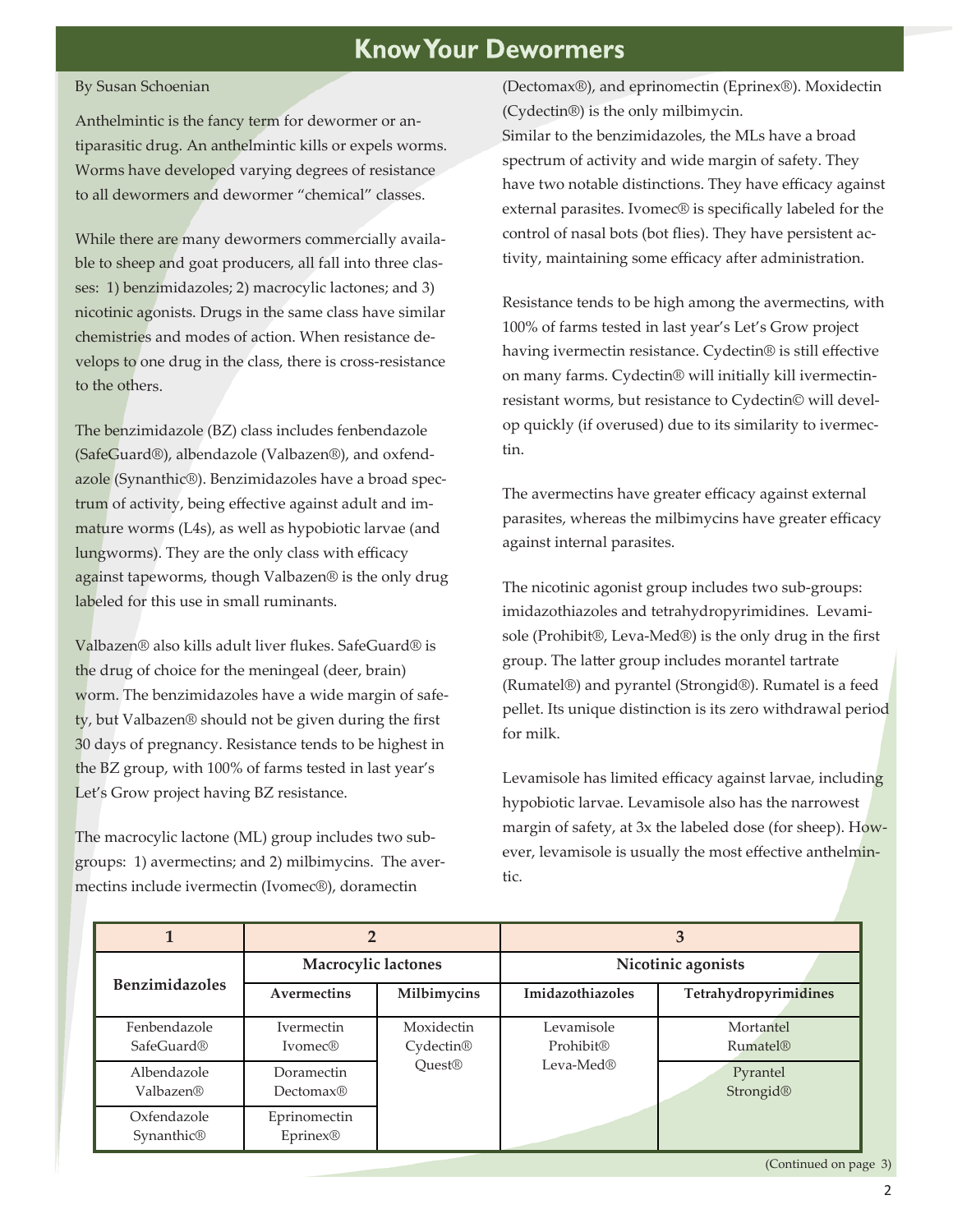### **Know Your Dewormers (continued from page 2)**

The drench formulations of Valbazen®, Ivomec®, Cydectin®, and levamisole are all FDA-approved for sheep. SafeGuard® (drench) and rumatel (feed) are FDA-approved for goats. Valbazen® is approved for control of liver flukes in goats. Dewormers given to sheep are often given to goats. This is permissible when it is done in accordance with the extra label drug law (veterinary involvement required).

The American Consortium for Small Ruminant Parasite Control (wormx.info) recommends goats receive 1.5 (levamisole) to 2x (others) the labeled sheep dose because goats metabolize dewormers more rapidly. The consortium is also now recommending that combination treatments be given to treat clinically-parasitized animals. A combination treatment is when you administer a dewormer from each dewormer class at the same time at full dose, resulting in fewer worms surviving treatment.



# **Using Composite Fecal Samples For Resistance Testing**



Anthelmintic (dewormer) resistance is a worldwide problem and growing, not just in sheep and goats, but also cattle. The fecal egg count reduction test (FECRT) is currently the only method for determining anthelmintic resistance at the farm level. With a FECRT, fecal samples are compared before and after treatment (current protocol) or the fecal samples from treated animals are compared to untreated (control) animals (old protocol).

Because of the cost and labor associated with fecal egg counting (FEC), it is rarely performed on farms, unless it is for research purposes. One approach to reducing the cost of the FECRT is the use of pooled composite samples for performing fecal egg counts, rather than conducting FEC on 15-20 individual animals.

Researchers at the University of Georgia conducted a study with 14 groups of cattle to compare the results of composite sampling versus individual sampling. Results of their study were published in the June issue of *Veterinary Parasitology*. The article also describes methods for conducting composite sampling.

Researchers found little difference between the approaches with 98% agreement in mean fecal egg count found between the methods. There was greater than 95% agreement in drug efficacy between the composite and individual samples.

The data demonstrated that pooling fecal samples (from a group of cattle) and then performing repeated FEC on that composite sample yields very similar results compared to performing individual FEC on those same animals.

Composite sampling can substantially reduce the cost of performing a FECRT, which may result in more producers testing for resistance. It is recommended that sheep and goat producers test for anthelmintic resistance every 2-3 years.

Source : http://www.sciencedirect.com/science/article/pii/S0304401717301863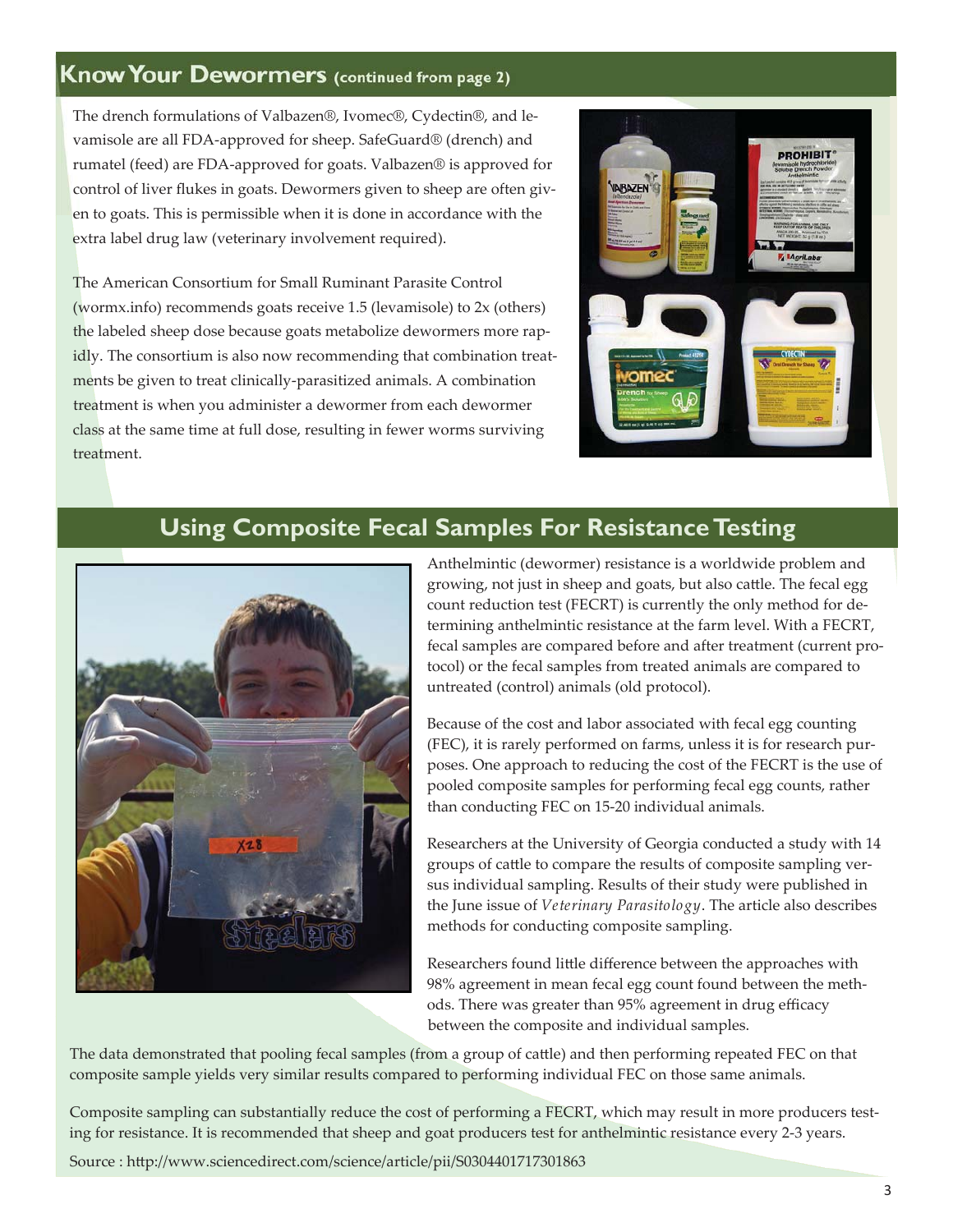### **Anthelmintic Resistance On Sheep Farms In The Southeastern US**

Last year, the American Sheep Industry Association's Let's Grow Program funded a project to determine anthelmintic (dewormer) resistance on thirty commercial sheep farms in Maryland, Virginia, and Georgia.

The DrenchRite® test was used to determine resistance. It is a labor-intensive laboratory test that determines resistance to all dewormers and dewormer "classes" simultaneously from a single pooled fecal sample. The University of Georgia is the only place where the test is performed (in the US).

In 2016, samples were submitted from 26 farms. Four more farms will be sampled this summer. The project cost-shared the test for farmers interested in testing for resistance. The test costs \$450. The project paid half.

While a fecal egg count reduction test quantifies the eggs in a sample and compares it to a pre-treatment or control fecal egg count, the DrenchRite test lets the eggs in the sample hatch into larvae. The worm species can be determined from the larvae. Larvae is put in wells on a special plate. The wells contain doubling concentrations of the drugs. Critical well values which correlate to fecal egg count reductions are used to determine resistance.

Resistance is present if the percentage reduction in fecal egg count is less than 95 percent. As the percentage decreases, the dewormer becomes less and less effective. At <50%, it is no longer effective as the sole treatment.

The worm larvae most commonly identified in the twenty-six samples was *Haemonchus contortus*, better known as the barber pole worm. On avearge, the samples contain 82.1 ± 3.8% Haemonchus. All but two farms had more than 50% *Haemonchus*.

The percentage of farms with resistance to benzimidazoles (SafeGuard®, Valbazen®), avermectins (Ivomec®, Dectomax®, Eprinex®), moxidectin (Cydectin®), and levamisole (Prohibit®, Leva-Med®) was determined to be  $100$ ,  $92.3$ ,  $84.6$ , and  $42.3$  percent respectively.

Resistance to moxidectin and levamisole was lower on Maryland farms, compared to farms in Virginia and Georgia. Resistance to avermectins was similar. All farms had resistance to benzimidizoles. All farms had resistance to one or more anthelmintics, but there were differences between farms and states.

For effective control programs, farmers need to test for anthelmintic resistance and implement treatment protocols which maximize fecal egg count reduction.



### **New Blog About Worms**

A blog has been added to the web site of the American Consortium for Small Ruminant Parasite Control (ACSRPC). The purpose of the blog is to provide producers with the most up-to-date information on internal parasite control in small ruminants. http://www.wormx.info/blog

### **WORMINFO: A New Listserv**

WORMINFO is the name of a new listserv. A listserv is an electronic mailing list.

Subscribers to WORMINFO will receive an email when new information has been posted to the web site (wormx.info or acsrpc.org) of the American Consortium for Small Ruminant Parasite Control (ACSRPC). The list may also be used to distribute general information about internal parasite control in small ruminants

To subscribe to the WORMINFO listserv, send an email message to listserv@listserv.umd.edu. In the body of the message, write subscribe WORMINFO.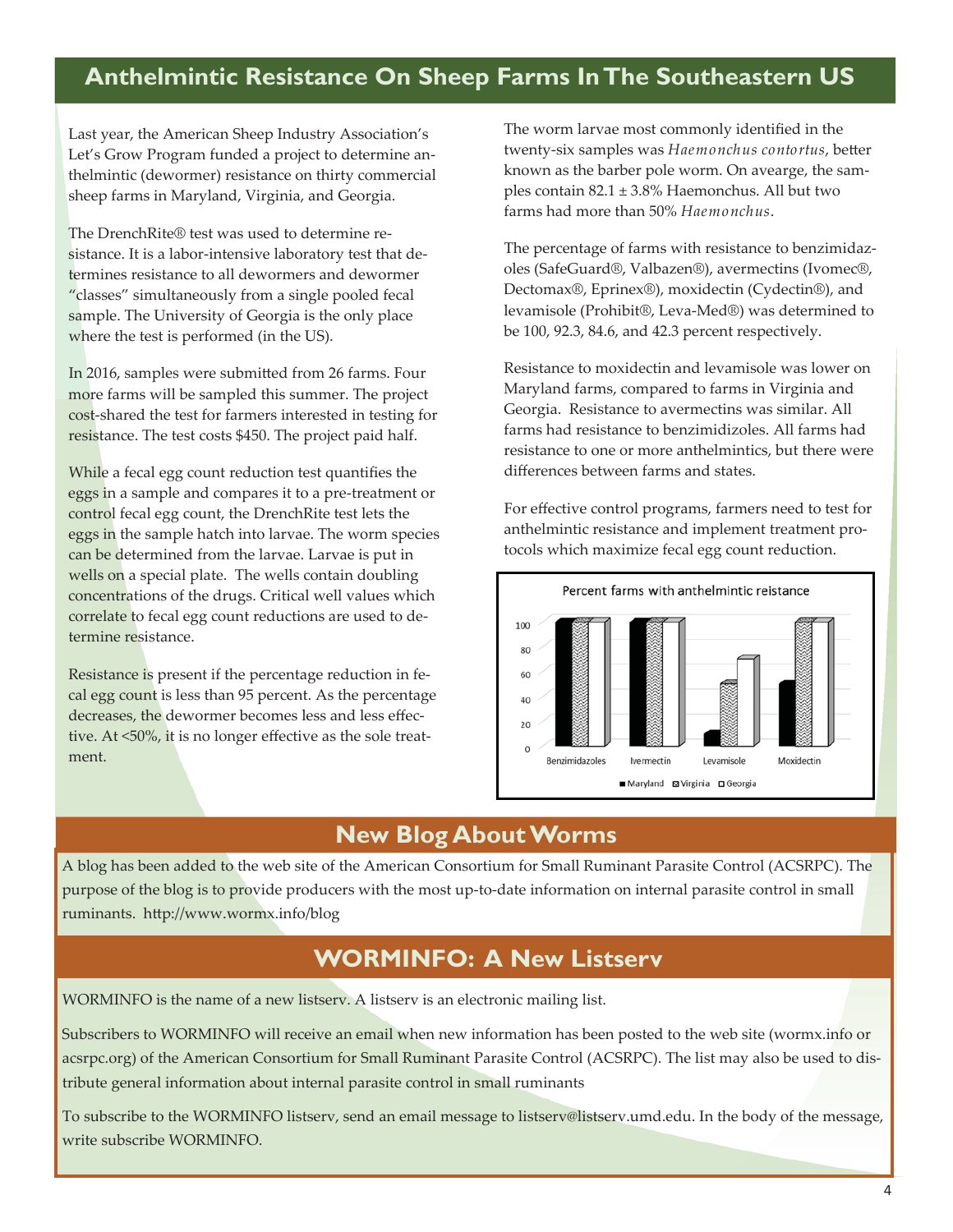### **Skillathon Winners Announced**

About sixty youth competed in the 2017 Junior Sheep & Goat Skillathon, held May 8 at the Maryland Sheep & Wool Festival. Youth and teams competed according to their ages as of January 1: Junior, 8-10; Intermediate, 11-13; and Senior, 14-19.

The 1<sup>st</sup> place junior was Matthew Simpson from West Virginia. Eddyn Molden from Frederick County, Virginia, placed 2nd. Brooke Crandell from Pennsylvania was  $3<sup>rd</sup>$ . The 1<sup>st</sup> place junior team was the team from Frederick County, Virginia. Howard County (Maryland) had the 2nd place junior team. Montgomery County was 3rd.

In the intermediate division, Lizzy Miller from Montgomery County was 1<sup>st</sup>. Ana Clemmer from Howard County was 2<sup>nd</sup> and Jordan Kelly from Frederick County (Virginia) was 3<sup>rd</sup>. The 1<sup>st</sup> place intermediate team was the team from Frederick County (Virginia). Frederick County, Maryland, was 2<sup>nd</sup>.

In the senior division, Brietta Latham from Howard County placed 1st. Two Charles County 4-Hers placed  $2^{nd}$  and  $3^{rd}$ , respectively: Hayley Tanner and Taylar Burch. Howard County had the 1<sup>st</sup> place senior team, followed by Frederick County, Virginia, and Frederick County Maryland.

The Maryland Sheep Breeders Association provided ribbons and premiums to the top 10 individuals in each age division and Festival tshirts to the top-3 teams.

Special thanks to Chris Anderson, 4-H Youth Animal Science Specialist with University of Maryland Extension, for running this year's skillathon, while Susan Schoenian, Sheep & Goat Specialist, was on sabbatical. Thanks to everyone who helped with this year's skillathon.

The skillathon is always held the first weekend of May (Sunday) at the Maryland Sheep & Wool Festival. Competition is open to individuals and teams of youth (age 8-18) from any state or province.

*Images by Chris Anderson*  http://www.sheepandgoat.com/skillathon



Junior Skillathon Winners



Intermediate Skillathon Winners



Senior Skillathon Winners

# **More Information On Sheep & Goats Can Be Accessed At:**

http://www.sheepandgoat.com/ http://www.acsrpc.org or wormx.info http://mdgoattest.blogspot.com

http://www.sheep101.info/ https://www.facebook.com/MDSmall http://issuu.com/mdsheepgoat

http://mdsheepgoat.blogspot.com https://www.youtube.com/c/MarylandExtensionSmallRuminantProgram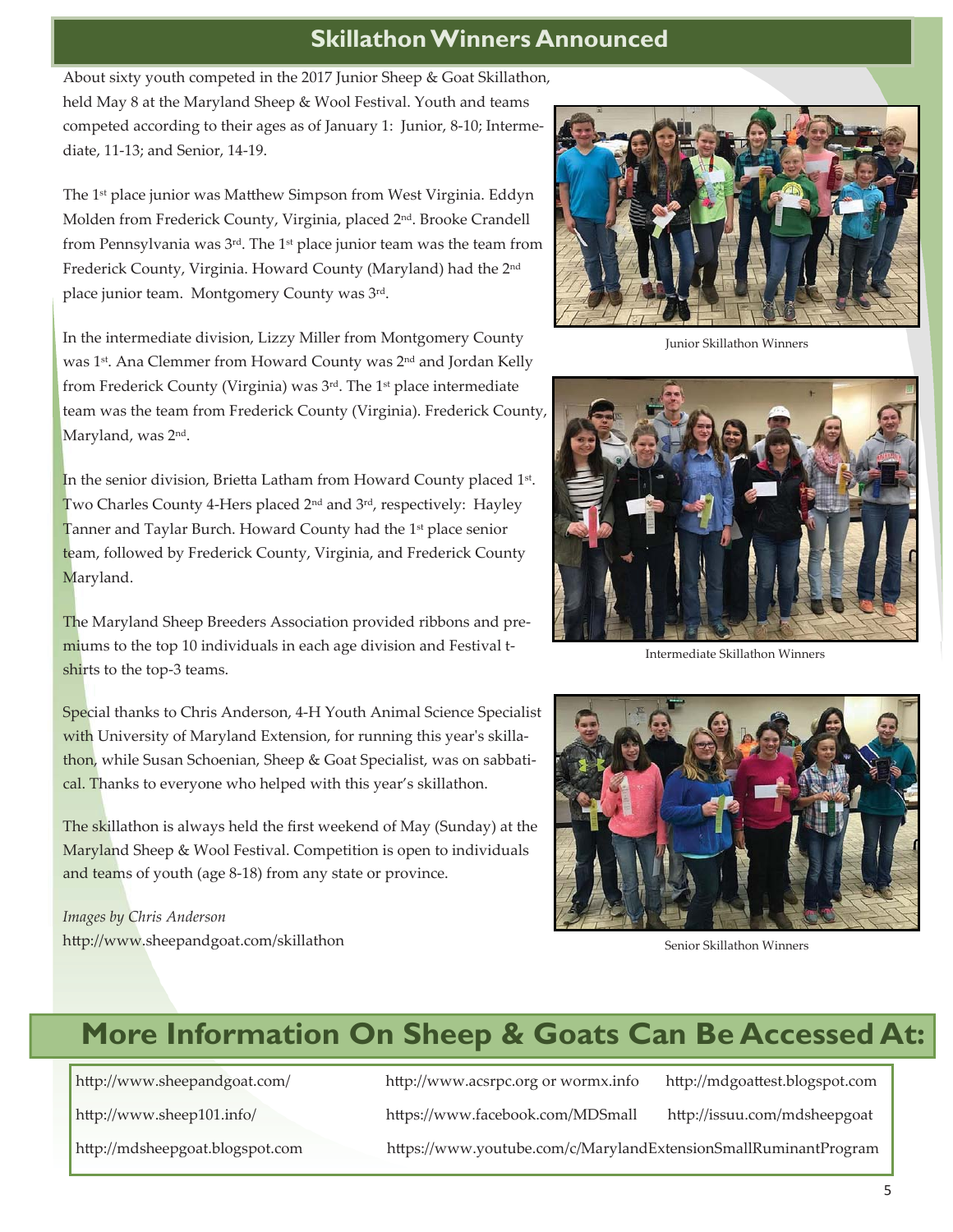# **Disposing of Farm Medical Waste**

by Dan Grooms, Michigan State University and Sandy (Amass) San Miguel, Purdue University

Livestock producers can potentially generate medical waste on a daily basis. These wastes include sharps (needles, syringes, and scalpels) and drug containers (empty drug or vaccine vials) and outdated drugs.

As stewards of the environment, livestock producers should take precautions to assure that medical wastes do not become hazards to themselves, their families, their operations or the community.

### **Sharps**

Sharps commonly used on farms include needles, syringes and scalpels. If not disposed of properly they can injure livestock, injure family members, injure waste handlers, increase the risk of infection, and pollute the environment.

Sharps should be collected on the farm in a rigid puncture resistant container that has a screw-on or tightly secured lid. Containers specifically designed for this purpose can be purchased from health suppliers including your local veterinarian.

Other potential "sharps" containers, while not as satisfactory as special purpose ones, include an empty, thickwalled detergent bottle or an empty 5-gallon drum. Glass bottles, thin walled jugs, such as milk jugs, coffee cans, pop cans or plastic bags are not acceptable for disposing of sharps.

When on the road (livestock shows), make sure to bring small "sharps" disposal containers as well as bags to carry other medical wastes back to the farm. Containers should be visibly labeled identifying it as a biohazard waste container. To avoid accidental recycling, clearly label the container as nonrecyclable. When the container is full, it should be sealed and the lid firmly secured.

Duct or packaging tape works well to secure the lids. Disposal of sharps may be regulated by your state. Contact the agency in your state that is in charge of overseeing the disposal of medical wastes. A list of these agencies can be found at the following EPA Web site: https:// www.epa.gov/home/health-and-environmental-agencies -us-states-and-territories.

Alternatively, you may be able to identify a veterinarian, hospital, pharmacy, physician or dentist office that will accept farm or household generated medical wastes. Some states have registered "sharps" collection stations.



Sharps Container

#### **Used drug containers**

Empty or partially empty drug containers should be properly disposed of to reduce the risk of environmental contamination with chemicals or infectious agents. These include, among others: injectable medications (antibiotics, vitamins and minerals, and mastitis tubes), oral medications (dewormers, antibiotics, and vitamins and minerals), and topical medications (sprays, dewormers, and ointments).

### **Vaccines**

Always carefully read the manufacturers' label recommendations for disposing of empty or partially empty drug containers. Most can be burned or disposed of in a sanitary landfill. Unused products should not be dumped down a drain or on the ground. Disinfectant should be added to unused portions of live or modified-live vaccines to reduce the accidental exposure to unintended populations. Broken glass vials should be placed in a rigid cardboard box and clearly labeled as "Broken Glass."

Unused drugs or vaccines that have become outdated should be disposed of properly. They can often be returned to the manufacturer or to the place of purchase for proper disposal.

### **Miscellaneous Medical Waste**

Other medical waste that may be generated on livestock farms include bandages and medical gloves. These items should be placed in securely fastened leak proof bags before putting them in with the rest of your trash.

Reprinted with permission of authors.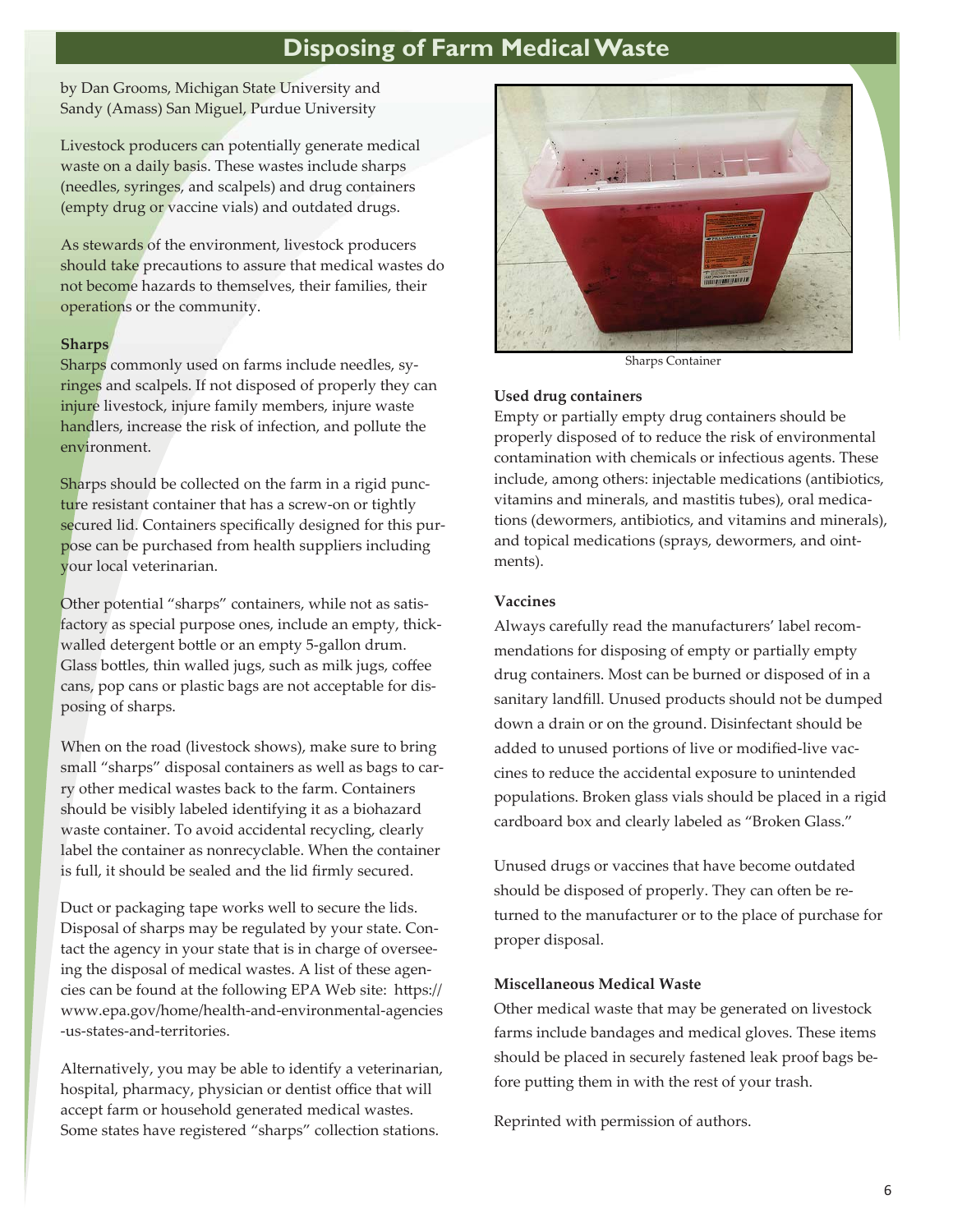### **Differences Among Meat Goat Breeds for Health and Reproduction**

For many years, Tennessee State University, under the direction of Dr. Richard Browning, has conducted studies comparing differences among meat goat breeds. The most recently published study compared four meat goat breeds for doe fitness traits. It is one of the few studies in which the Myotonic has been included. The Myotonic is a heritage breed, also known as a fainting goat.

Does (115 Kiko, 73 Boer, 114 Spanish, and 80 Myotonic) were compared for traits associated with health and reproduction. The herd was semi-intensively managed for six years on humid, sub-tropical pastures. The study included 838 doe-year matings and over 2,000 records for body weights (BW), fecal egg counts (FECs), and packed cell volumes (PCVs).



Myotonic buck kids

Boer and Kiko does were heavier than Spanish does, which were heavier than Myotonic does. Mytonic does had the lowest FECs. Boer does had the highest. Kiko and Spanish does were intermediate. Kiko, Spanish, and Mytonic does had higher PVCs than Boer does. Doe age and physiological state also affected BW, FEC, and PCV.

Annual kidding rates, weaning rates, doe retention rates, and kid crop weaned were greater for Kiko and Spanish does than Boer does. Myotonic does were intermediate. Results of the study indicate that Kiko and Spanish does should be favored over Boer and Myotonic does for commercial meat goat production; however, Myotonic does warrant further evaluation due to their lower FECs.

Source: Journal of Animal Science, April 2017

### **Delaware Has A New Small Ruminant Specialist**

Dr. Kwame Matthews joined Delaware State University (DSU) as an Assistant Professor and Small Ruminant Extension Specialist with a split appointment in Extension, Research and Teaching. His Master's work included using natural dewormers and breed resistance to control internal parasite loads in small ruminants while his Ph.D. work included identification of chemical compounds that can inhibit the essential phospholipid biosynthetic enzymes in *H. contortus*.

Dr. Matthews plans to use basic and applied research to identify novel means of parasite control which will be applicable for producers. Also, he is interested in low-input small ruminant production and assisting producers with best management practices to control parasites.

Dr. Matthews is filling the position left by Dr. Dahlia O'Brien, who is now at Virginia State University. For information regarding the small ruminant program at DSU, feel free to contact Dr. Kwame Matthews via email (kmatthews@desu.edu) or phone  $(302-857-1020)$  and be sure to visit DSU's small ruminant program Facebook page. (https://www.facebook.com/DSUSmallRuminantProgram).



From left to right, Jasmine Harris, Dr. Kwame Mathews and Frances Blake.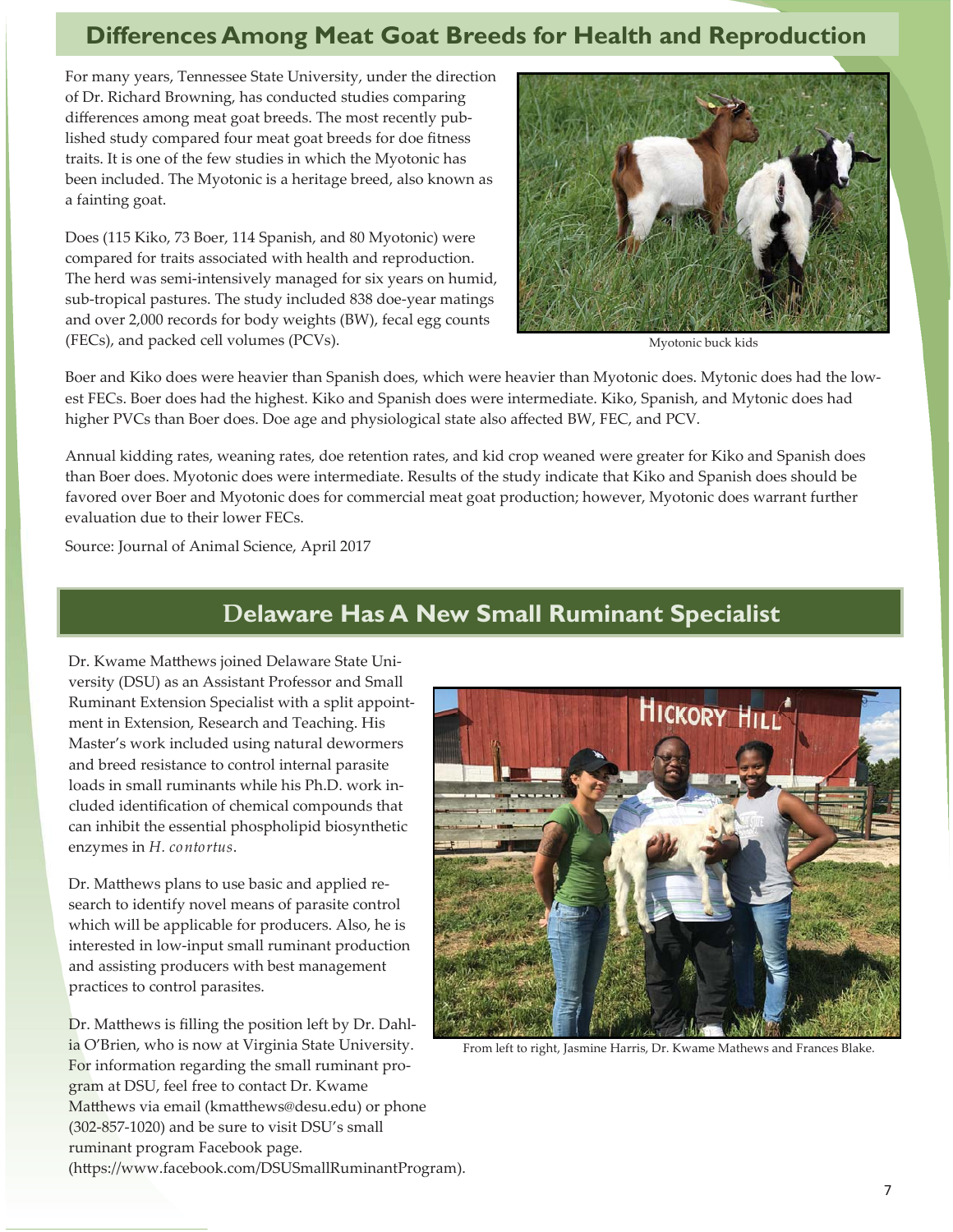### **Interesting & Newsworthy**

- Scientists successfully grew baby sheep in an artificial womb. The artificial womb (called a biobag) looks like an oversized ziplock bag strewn with tubes of blood and fluid. Six lambs spent four weeks in the external womb and seemed to develop normally. The artificial womb may offer hope for premature babies.
- x A pet goat saved an Arkansas family from a devasting house fire. The goat alerted the family to the smoke. The family's garage had caught fire and the flames were quickly spreading to the rest of the house.
- x A cargo ship that was carrying sheep from Romania to Jordan smashed into a Russian military vessel and sunk it. The cargo ship, including its 8,800 sheep, suffered no apparent damage. The 16 sailors on the Russian ship were rescued. Fog was blamed for the collision.



- Parents in Zimbabwe who cannot afford to send their kids to school can now offer livestock such as sheep and goat for payment. People can also use their livestock to back bank loans. Zimbabwe is a land-locked country in Southern Africa.
- In Uganda, parents are being given goats on the condition that they keep their daughters in school, instead of marrying them off (for goats). Uganda borders Kenya.
- Two students from Oklahoma State University have turned their award-winning class project into a business. Billy Goat Ice Cream markets ice cream made from goat milk.
- In Morocco, goats devote 74% of their foraging time to "tree-top" grazing, climbing the endemic argan tree. In fact, herders assist kid goats in learning to climb and even occasionally prune the trees to facilitate grazing. Scientists are studying how these "tree-climbing" goats spread seeds by spitting and postulate that goats could be a potential dispersing mechanism for large seeds.
- Goat yoga is the newest craze in exercise. Goat yoga is not yoga for goats, but rather, yoga in a pasture or barn with the goats wandering right through your poses. Classes are selling out across the country.

# *Thanks to Farm-to-Feet*

**Thanks to Farm-to-Feet (https://www.farmtofeet.com/) for donating a box of assorted socks to the University of Maryland Small Ruminant Extension Program. The socks will be given away as door prizes**  at upcoming programs. The socks (68% Merino wool) are 100% American: US materials, US manufactur**ing, and US workers.** 

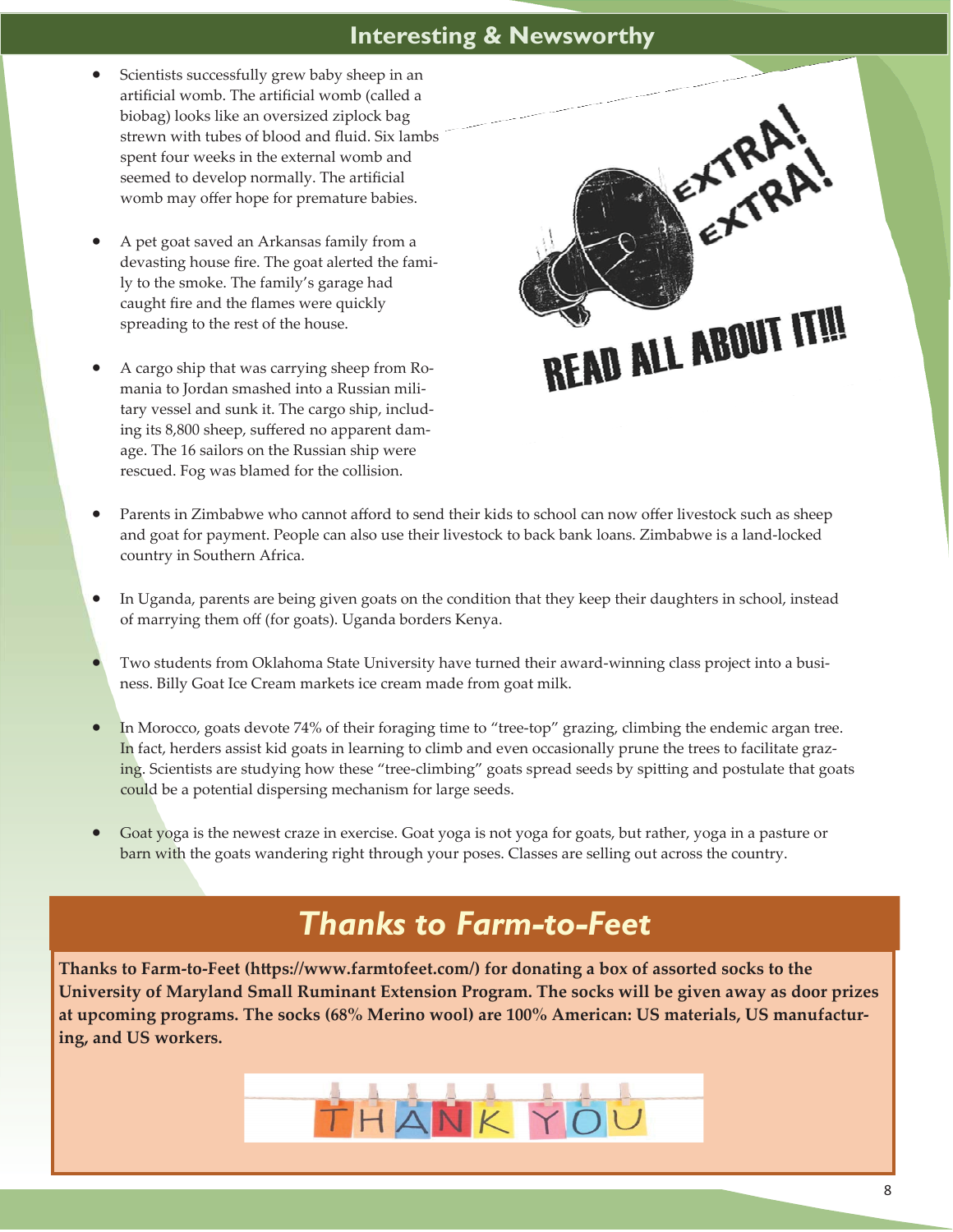# **Scrapie Submissions Needed**



The good news for American sheep (and goat) producers is that the industry has scrapie on the run. The bad news is that the current status makes carriers of the fatal disease more difficult to find.

"The incidence rate is now very low and finding the few remaining cases becomes more difficult using traditional surveillance

methods," said Wyoming State Veterinarian Jim Logan, DVM. "The best and most appropriate method now is within flock surveillance. It is in the best interest of the industry that we sample as many adult dead sheep and goats that we can find and get them tested."

The only diagnostic tests currently available to determine if a sheep has scrapie require brain or lymphoid tissue. Scrapie is typically diagnosed by finding abnormal prion protein accumulation in the brain and/or lymphoid tissue of infected sheep. A positive test must be confirmed by the National Veterinary Services Laboratories. While no new cases of classical scrapie have been reported in the United States since April 2016, there's still a need to be vigilant.

"If producers take this on in a serious manner and get heads to the laboratory, it will help the U.S. Department of Agriculture prove to the international community that the United States is free of scrapie, and we will finally be able to wrap up this national eradication program," Logan said.

The best way for producers to assist in completely eradicating scrapie from American borders is to participate in APHIS' sample submission program. The program is provided at no cost to the producer, and asks that producers submit samples from adult sheep or goats.

"Most producers don't see scrapie as an issue in their flock," said Diane Sutton, USDA/APHIS Veterinary Services Sheep and Goat Health Team Leader. "We're so close to being free of scrapie, but we need to be able to demonstrate that to the world. Slaughter surveillance alone won't get the job done."

The process for submitting samples is fairly simple. Shipping boxes with packing supplies and shipping are provided at no cost by APHIS. For more information, visit :

http://Sheepusa.org/IssuesPrograms\_AnimalHealth\_Scrapie.

Source: High Plains Journal, April 30, 2017

### **There's An App For That (continued from page 1)**

My primary interest is in apps that can be used for record keeping: breeding, birthing, treatments, sales, etc. There are many to choose from. Several allow you to synchronize data across devices. Some accept electronic ID (RFID). HerdBoss (herdboss.com; iOS only) is a nifty app with an easy-to-use interface.

Goat Book (goatbook.net) and Sheep Book (sheepbook.net) are relatively new apps that deserve a look. Livestocked (livestocked.com) is an app for multiple species of livestock. It seems to have the most potential for those interested in using an app for performance record keeping. I have been providing input to its developer.

A list of apps of interest to sheep and goat producers can be found on the Maryland Small Ruminant Page at www.sheepandgoat.com/apps.

### **Delmarva Small Ruminant Conference - All Worms All Day**

The Delmarva Small Ruminant Conference will be held Saturday December 9, 2017, at Delaware State University in Dover, Delaware. The all-day conference will focus 100 percent on gastrointestinal parasites (worms). The program will include general and breakout sessions, along with a separate program for youth, ages 8-18.

Speakers for the conference will include members of the American Consortium for Small Ruminant Parasite Control: Dr. Kwame Matthews, Delaware State University; Dr. Nelson Escobar, University of Maryland Eastern Shore; Dr. Dahlia O'Brien, Virginia State University; Susan Schoenian, University of Maryland Extension; and Dr. Niki Whitley, Fort Valley State University. The youth program is being organized by Susan Garey and Dan Severson from the University of Delaware and Ashley Travis from the University of Maryland-Washington County.

Registration information will be in the next newsletter. For more information, contact Dr. Kwame Mathews at (302-857-1020 or kmaĴhews@desu.edu or Susan Schoenian at 301-432-2767 ext. 343 or sschoen@umd.edu